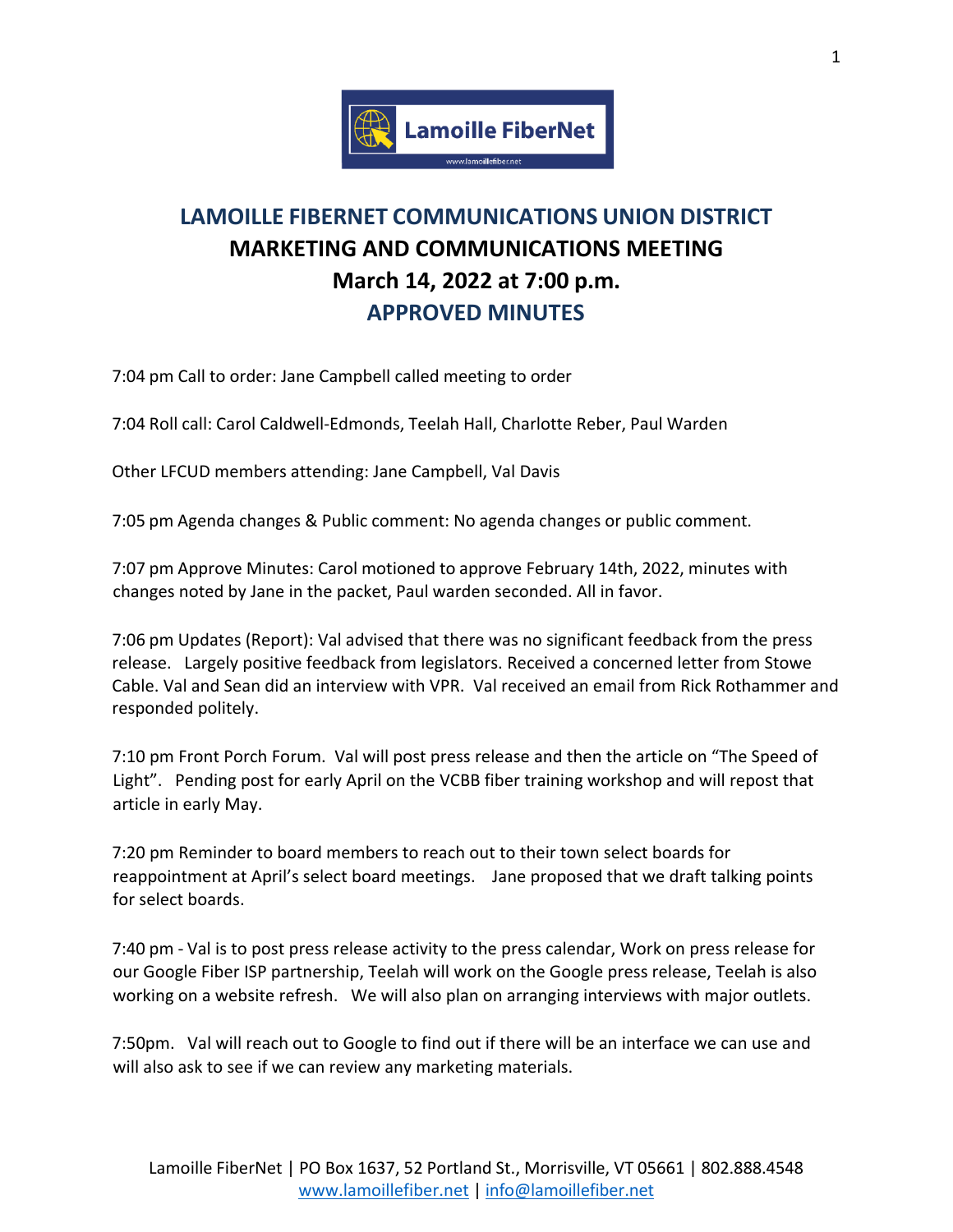7:55pm Logo, Carol Caldwell Edmonds was contacting Great Big Graphics about a "donated" logo design. Teelah Hall was going to ask some of her associates to work some designs up. New logo ideas will be shared and we will go over them at the next MC Committee meeting .

8:00pm Meeting adjourned. Carol Caldwell Edmonds made the motion to adjourn, Paul Warden seconded. All voted in favor.